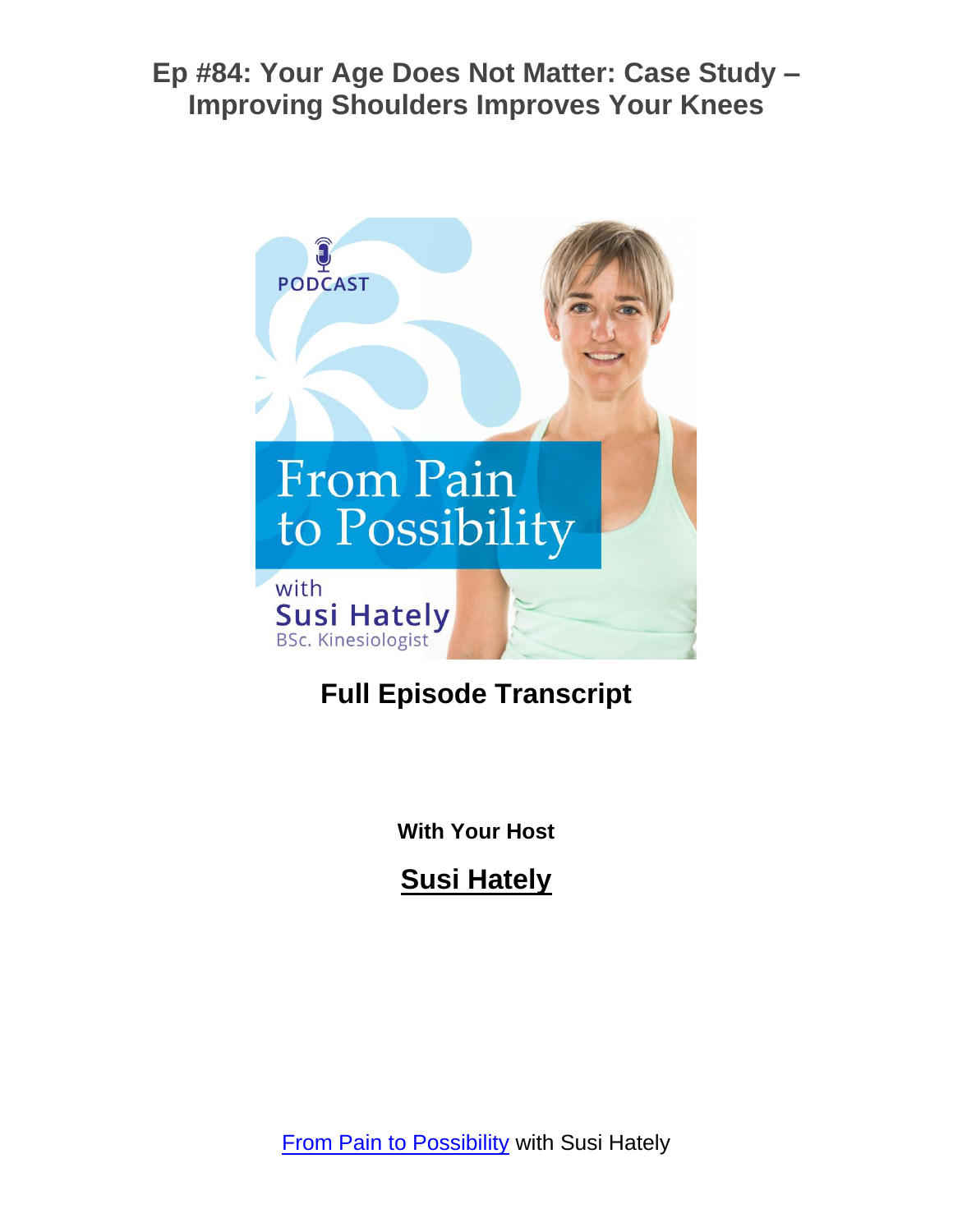**Male Announcer:** You're listening to *From Pain to Possibility* with Susi Hately. You will hear Susi's best ideas on how to reduce or even eradicate your pain and learn how to listen to your body when it whispers so you don't have to hear it scream. And now here's your host, Susi Hately.

Welcome back. With this episode I launch a whole new series of podcast episodes that I will be dropping, at least at the beginning, twice per month. The focus will be on case studies of how I have worked and helped my clientele who are recovering from knee and hip surgery. How they're improving their balance, and as well how they are managing and actually improving their movement even if they have arthritis.

These will be an integration of many of the concepts that I already talk about on this show. And I will give you ideas, some quick suggestions on how you can integrate yoga and movement therapeutically into whatever or however it is that you are already doing your practice, whether you are a medical health professional, a fitness professional, a yoga professional, a Pilates professional.

So while this show is designed for that health professional, there are also a lot of people who are listening who are recovering themselves and they aren't professionals. So you're going to get some really top-grade ideas of how it is that I work with my clientele. And really a behind the scenes look at the way things work with me and my clients. I think all of you, no matter if you're the health professional or the non-health professional, you're going to get a lot from these episodes.

So today where we're going to begin is how I helped a client who has knee issues through their shoulder girdle. Now you'll often hear me say that where the pain is, is not the problem. And in this case there is arthritis in this client's knee. But how she is holding herself and how she is avoiding pain is causing her to hold up into her thoracic spine in and around her shoulder girdle.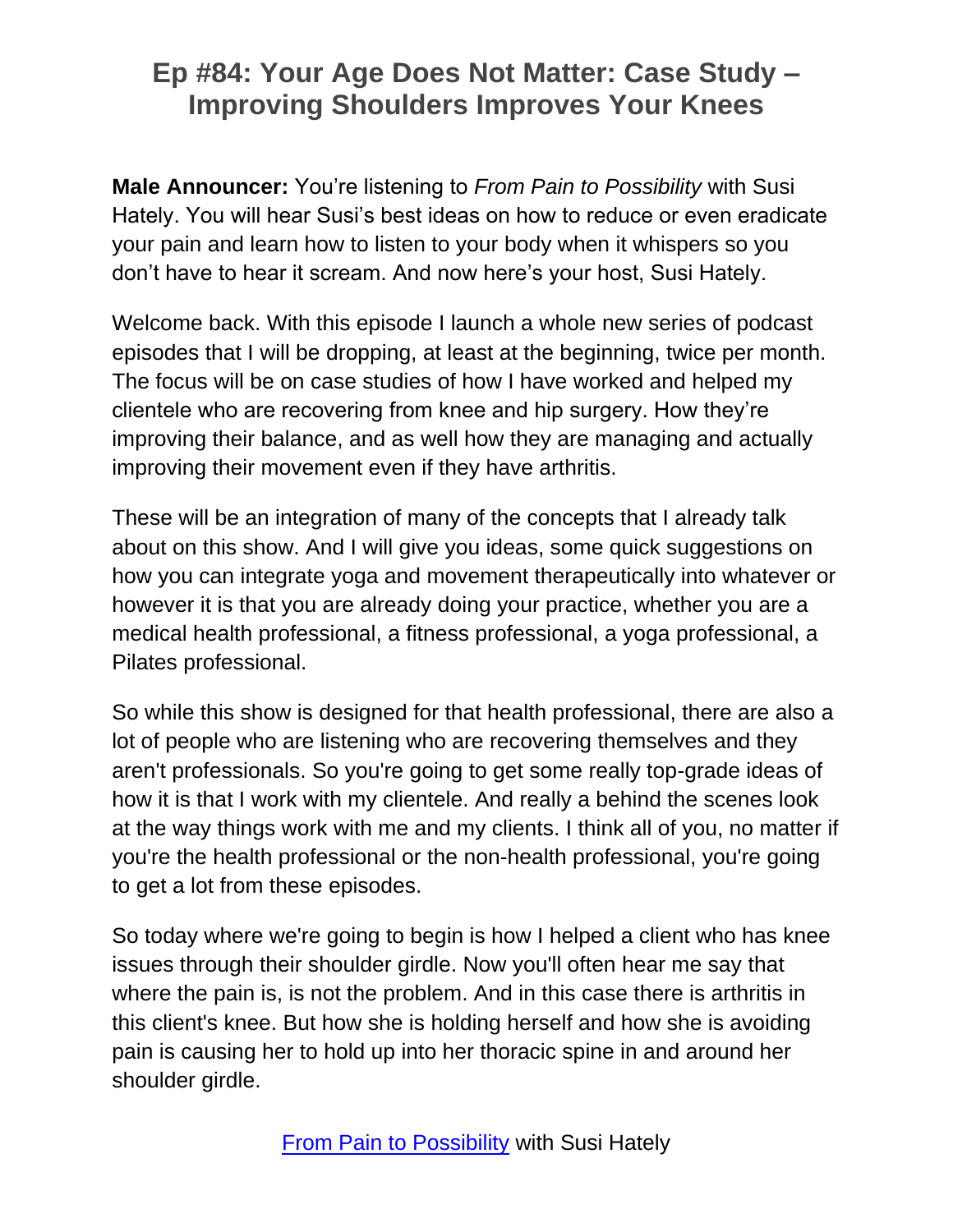So that when I was working with her and we relieved and helped improve the mechanics in and around the thoracic spine, how the shoulder blades were moving, dampening out some of the tension through her ribcage, softening up through her neck, she was able to bear load better through her legs. And lo and behold, her knees moved better. Not only down into kneeling and actually bearing load in kneeling, but also squatting down to the floor and picking something up again.

This is not an isolated case. This happens a lot with my clientele who have knee issues. And so I'm hoping that with this episode you really get some great ideas of how you can work with clients who have knee issues and who also seemingly are carrying a lot of their compensatory patterning up in their shoulder girdle.

So what does the shoulder girdle have to do with the knees? They're on either side of the body, there's no apparent connection. So really, how is this relationship even possible? The way I like to look at it is that it's all about load and force and how we use our tissue to absorb and dissipate that load. Briefly, when we have pain and we don't want to experience pain, we have ways to try to get out of it.

We either pull ourselves up and out. We can kind of contort ourselves, push ourselves over to one side. We do things so that we don't have to feel as much pain. And this is what I found with this particular client. And it's actually a really, really common pattern.

Pain is felt in the knees so there's this desire or this impetus to lift up and out. To hold through the thoracic spine, to grip in and around the shoulder blades. To hold in the jaw as a way to kind of hook, imagine a hook coming down from the sky to kind of hook up and out. So that experience of knee pain doesn't have to be felt so clearly, if I could call it that.

Now, when we began working together I didn't immediately go to her shoulder girdle. We began by actually working in and around her hip. And I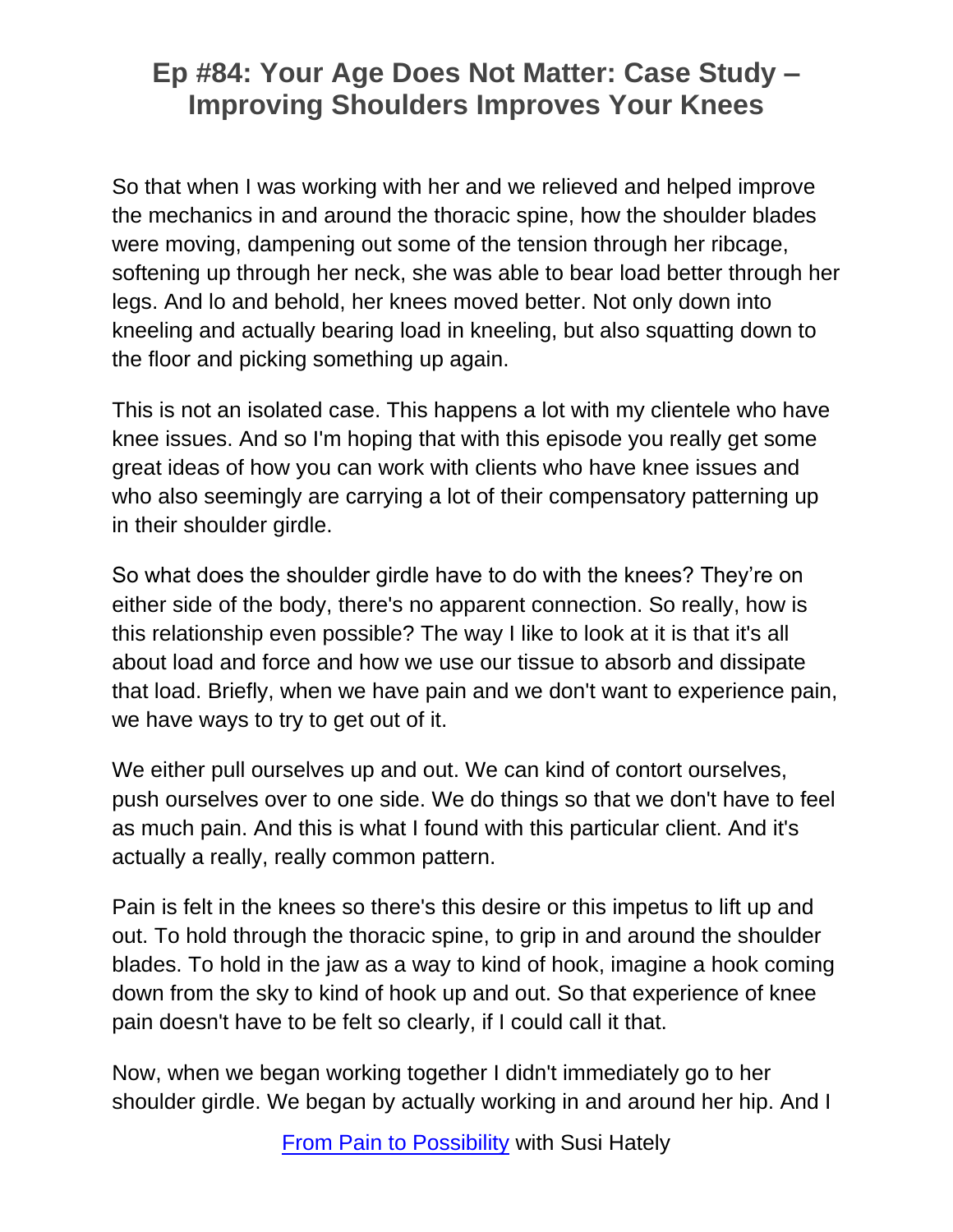often start with the hip because the hip has a large range or degree of freedom of movement available to it. And I often find with people who have knee issues that there's often a limitation in how that leg bone moves in the hip socket. So I tend to work there just to discover what's going on.

The other thing is that when you look at the knee, the only skeletal element that is unique to the knee is the patella or the kneecap. The top of the knee is the bottom of the femur, which connects into the hip. And the bottom of the knee is the top of the ankle, I.e. the tibia, which connects down to that ankle.

So when we look at what's going on in the hips and so many muscle structures that originate at the hip impact the knee. When we can clean up what's going on with the hip, we can really make a big difference as to what's going on at the knee. So what we discovered while we were working with her hips is that there was a lot of limitation, both in the smoothness of movement and the coordination of movement. And she was utilizing other things to do what she thought was hip movement.

So we started to clean up that movement pattern so she could really feel into what was going on through that hip. And as a result, she settled out through her system. We also discovered her ability to rotate through her torso. So how that pelvis moved relative to her ribcage was quite limited.

So we played around with some supine twists, just to free up some of that tissue. And as a result she was able to settle that much more. Her breathing improved, her whole system downregulated. She could feel her legs better and feel her knees overall. She came to realize that she couldn't actually feel her knees very much previously, they were an obtuse sort of experience.

And yet as she settled out through the hips, as she settled out through her torso, she could perceive from both an interoceptive perspective and what she could feel internally, and also where her knees were in space, her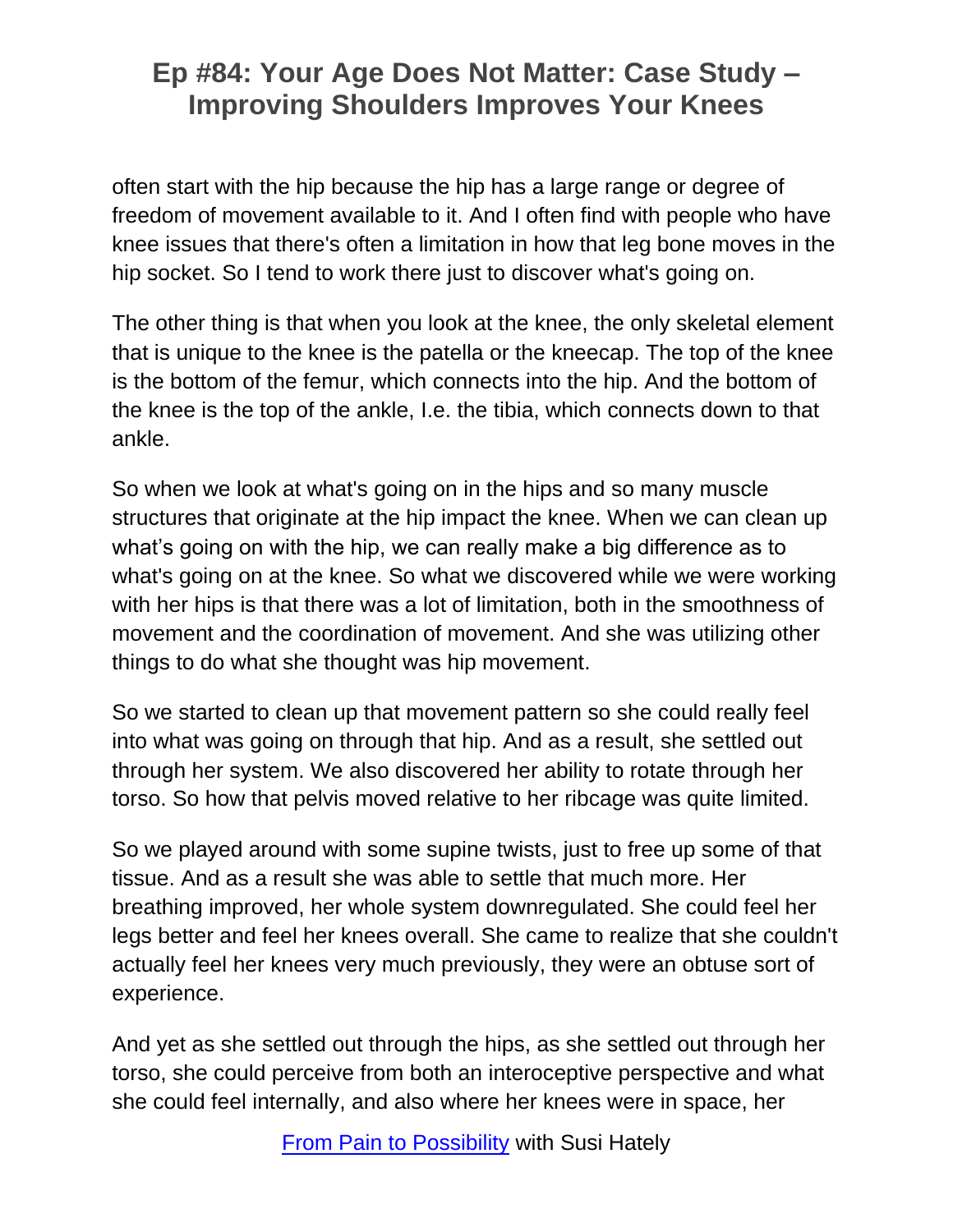proprioceptive ability, that went up as well. Now, interestingly enough, like a lot of my clients with knee issues, she was also better able to use her tissue, her myofascia to actually absorb load much, much better.

So I could see her standing better. I could see her walking better. Her gait improved, it was less mechanical, and it had a little bit more of that swinging and sway-ness to it, that happens when rigidity and movement patterns starts to settle out.

Out of that what became even more interesting is I could see more clearly how she was gripping up into her T spine, almost lifting up into her neck. And that's when we started to play with the shoulder girdle. Discovering how the blade moved on the ribcage, what the jaw was doing while she was in movement. And not surprisingly, when she was moving, her jaw was quite clenched. Her blades were hardly moving on her ribcage at all.

So we noodled around there, she was doing some retraction, some protraction, some elevation, and some depression. Started to incorporate some of those blade movements with twisting, all the while keeping her neck and keeping her jaw and keeping her eyes really, really relaxed. Helping to retrain her whole system about what was needed in movement and what was not needed in movement.

Her awareness grew, her clarity grew. And overall, the connection through her whole been improved. And as a result of that greater connection to her body, she was able to tune more into the inner feedback mechanisms, which ultimately grew her awareness overall.

After the series of movements that we were working with and we brought her back up into understanding, it became really interesting to see how she was standing. There was just this sense of embodiment, an ability that she was more in her legs.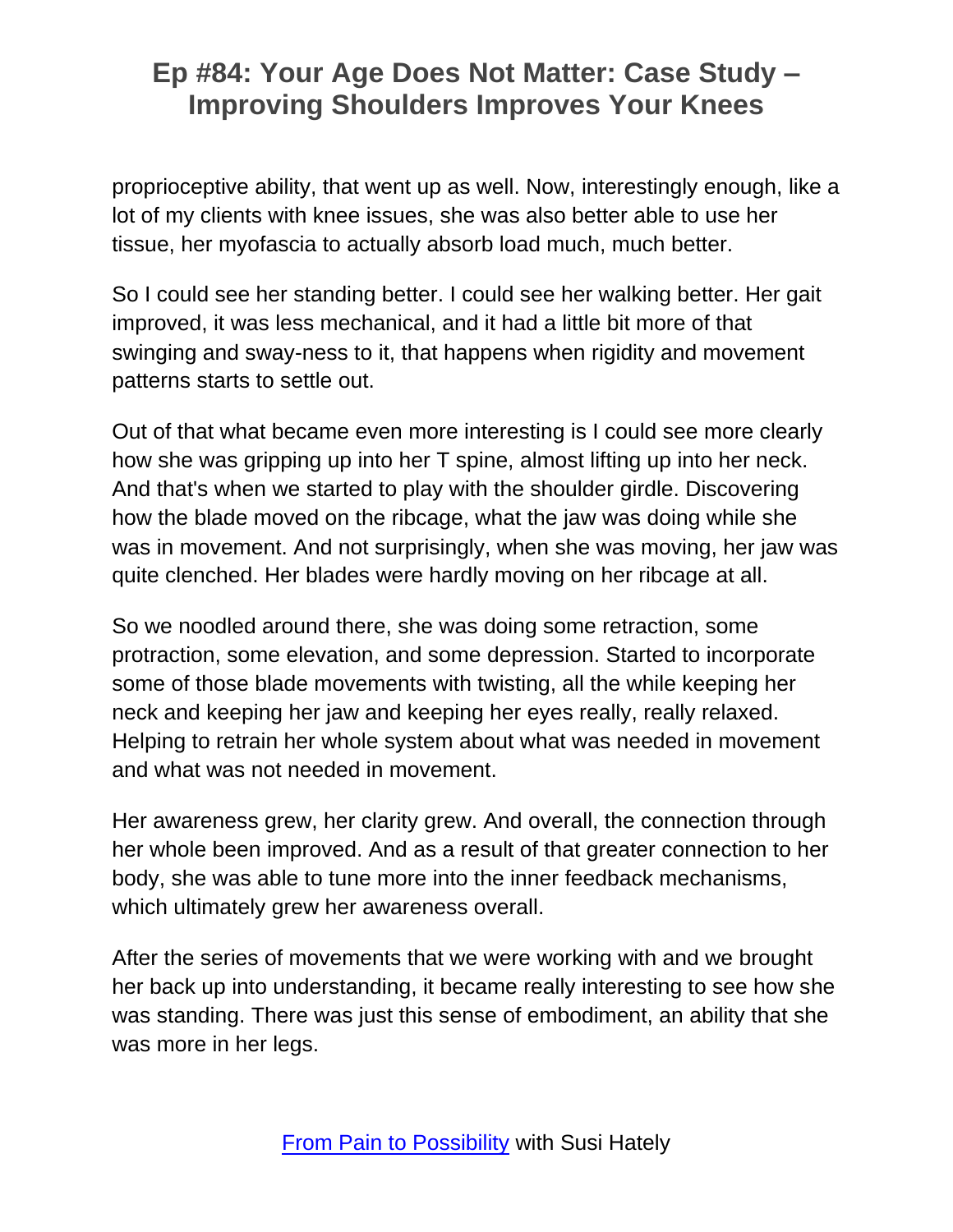And to describe that on audio is a little difficult to do, but the wording that she used with me, which again, is a very common set of words that clients will use with me when they feel more in their legs, is they feel more grounded. They feel like their muscles are firing more easily. They're not having to think about having to move their legs, their legs just have a spirit to them, a fluidity to them, and they just feel like they are more in their bones.

We discovered this occurring after doing a lot of the shoulder girdle work. It was like the third piece of the puzzle. First, how the leg bones moved in the pelvis. Second, how that ribcage and pelvis were interacting, that ability to rotate in and around that torso. Third, coming up into that shoulder girdle, allowing that to not hold or duct tape herself up to try and pull her up out of her knees.

But now letting her whole system bear the load and dissipate, absorb the load more effectively. Both the weight of her body and gravity, as well as absorbing the ground reaction force coming up from the ground. And her ability to move a little bit quicker, with a little bit more agility, with a little bit more smoothness. She had more ways of going about doing a day to day activity like getting down to the floor and picking something up off the floor.

She had more agility, she had more fluidity. She had more ways of doing any given activity. So where before she had trouble coming down to the floor, she now could do it without having to hold on to the chair. She didn't have to have a wall in order to pick something up off the floor. Or when she saw something off the floor, it wasn't a matter of holding their breath and doing her best to get down there.

And when you think about holding the breath, that's innately a bracing or a gripping type of sensation in through that ribcage. So when she was able to free up her ribcage, when she was able to notice what was going on in your shoulder girdle, she just didn't have to use that. So overall, there was a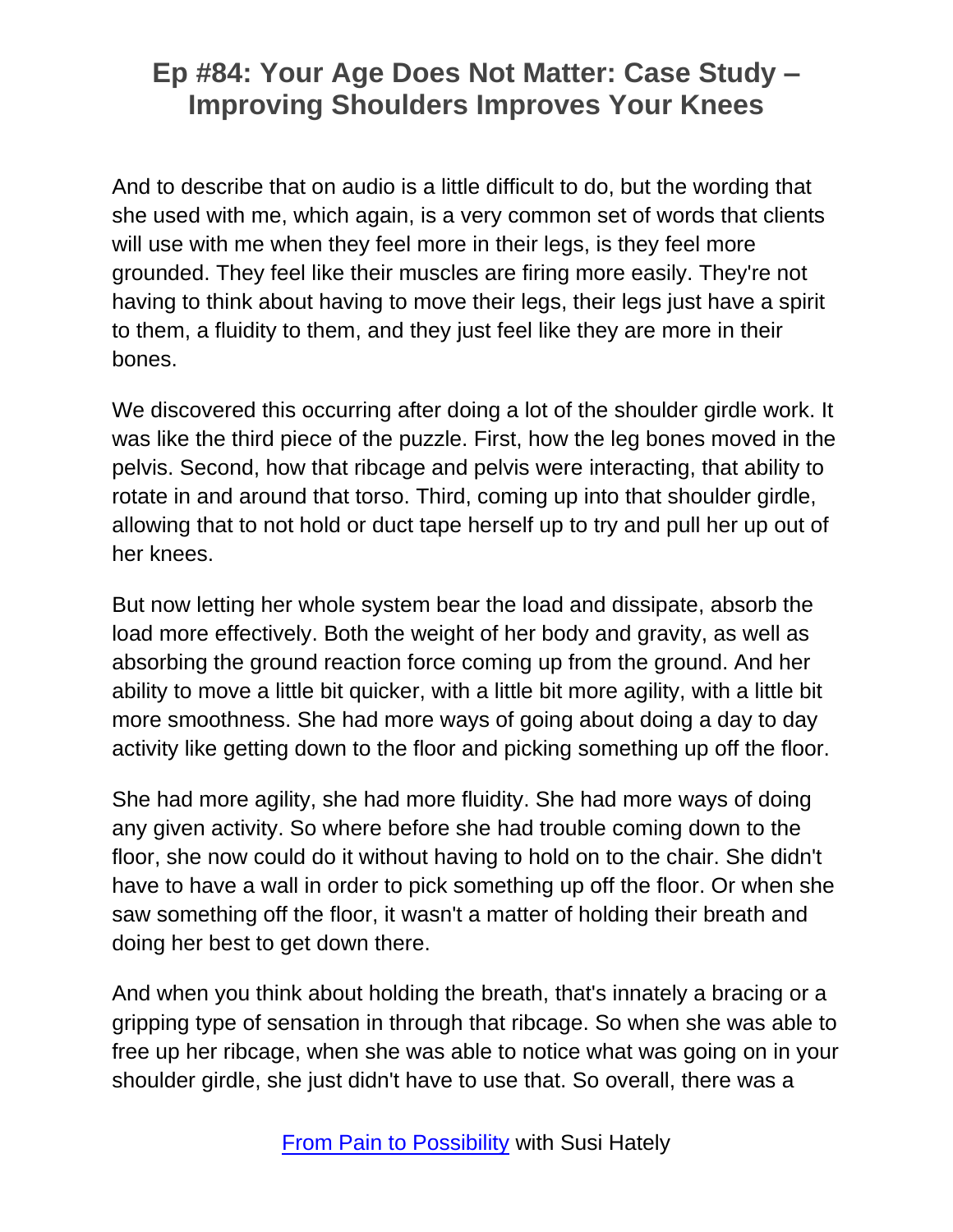greater efficiency in her movement pattern, a greater connectivity, a greater smoothness.

Now, the question might come next is, well, how long did this last for? And in this particular case, the result lasted for about a week. Now what was interesting for it is when she came back for a visit, and we looked at what her movement patterns were, even though her symptoms of her knee had started to come back up again, what was different was her awareness.

She was more tuned into when her hips were becoming less smooth and less coordinated. She was more clued into what the tension felt like in through her torso. And she knew when she needed to twist to help relieve it. She was more aware of her blades becoming stickier.

So her ability to notice when good feelings started to fade was a lot higher. And the reason why that's really powerful is even though her symptoms came back, they had not come back at the elevated place that they were when she had first started to see me. Instead, she was making progress. She was tuning into what her body needed.

She wasn't right back at the start. She wasn't right back at red light pain. She was able to tune into her body. She was able to tune into what the symptoms were asking of her. She was able to tune into how the sensations were signs. So it takes this idea of symptoms are something to solve, they are a problem to solve, and they're also signals.

So then, as a result, she gained more power, she gained more clarity. She gained more confidence that even though her knees have arthritis, that she was able to do so much more with them. Her myofascial tissue still had a whole lot of potential to support her. And that's what's really powerful here.

So many people recognize that they can feel good, and they can also feel crappy. And that good feeling will fade is what they believe. And then when they feel crappy, then they need to do something to feel better. And there's